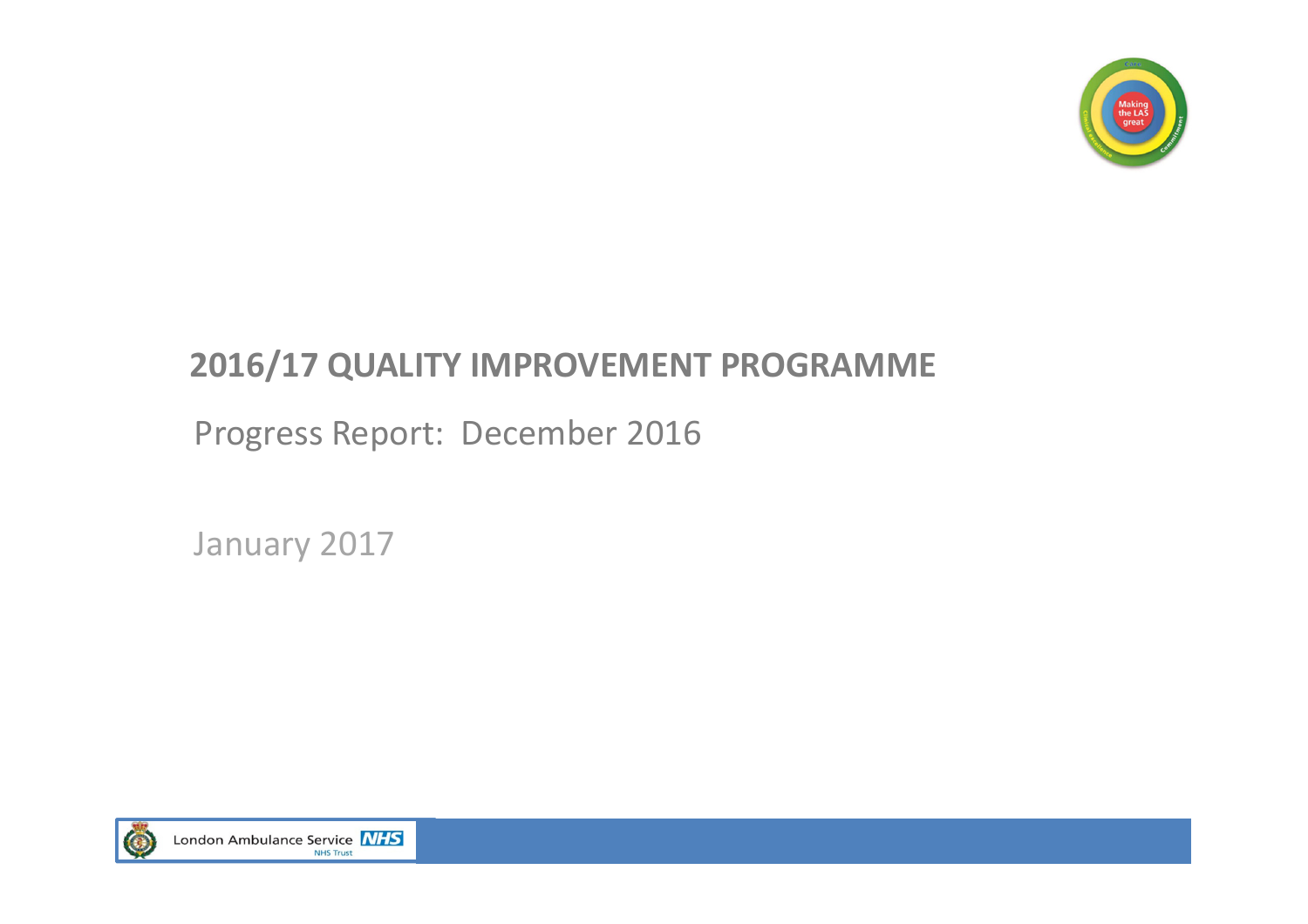### **CONTENTS**



| 1. Executive Summary                 |    |
|--------------------------------------|----|
| 2. Programme Summary                 |    |
| 3. Workstream progress reports       |    |
| Making the LAS a great place to work | 6  |
| Achieving good governance            | 9  |
| Improving patient experience         |    |
| Improving environment and resources  | 15 |
| Taking pride and responsibility      | 18 |
|                                      |    |

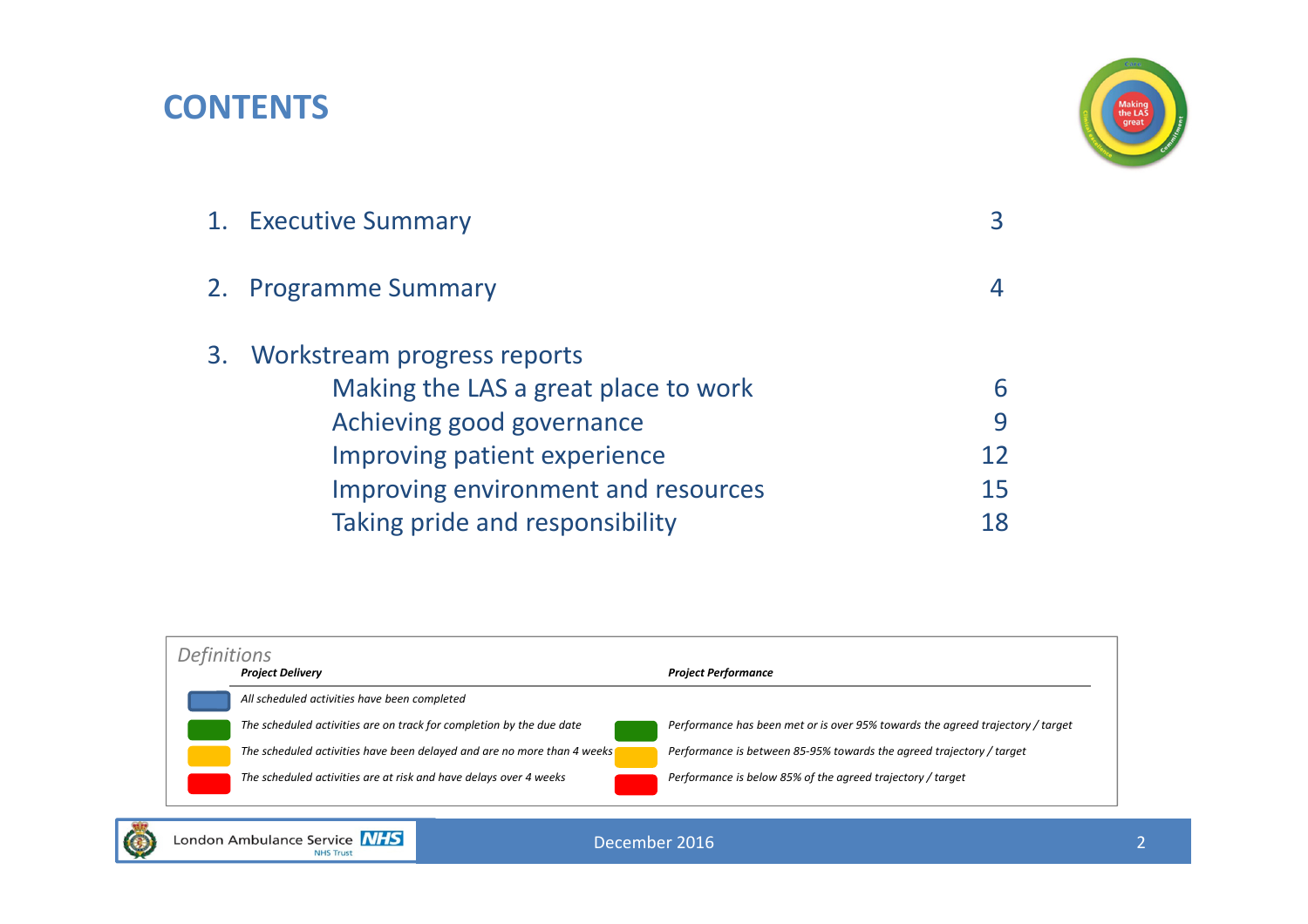### **EXECUTIVE SUMMARY** December 2016

### **Progress this month**

• There have been <sup>a</sup> high number of deliverables due in December resulting in 16 out of 23 activities being delivered, with 70% of scheduled activities completed.

The activities that are delayed or reporting at risk relate to:

- Review of the LAS 5 year strategy and the Trust Operating Model has been delayed to allow time for the Trust Board in conjunction with McKinsey to revise the strategy.
- Clinical Education Strategy has been delayed, the first draft has been completed and is currently scheduled to go to Trust Board on 31 January 2017.
- Development of <sup>a</sup> staff behaviour model has been delayed to ensure full partnership engagement with staff and staff side representatives
- Design and publish the annual training plan has been delayed. The annual training plan is awaiting the finalised clinical training plan in order for this to be incorporated into the annual training plan.
- EOC ‐ Embed outcomes of the review to include recruitment has been delayed due to Operational Research in Health Limited re‐visiting some of the assumptions in the original review. This work is still ongoing and embedding the outcomes is now due for completion by March 2017.
- Roll out <sup>a</sup> single process for pre‐booking palliative care patients has been delayed by one month due to the late start of rolling out the pilot. The single process for pre‐booking palliative care patients is due to be rolled out by the end of January 2017.
- Scope and implement <sup>a</sup> method of assuring the quality of the Occupational Workplace Reviews (OWR), Clinical Information and Support Overview (CISO) and Clinical Performance Indicators (CPI) feedback has been delayed due <sup>a</sup> review of the OWR process which is currently being reviewed and due for completion by the end of March 2017.
- Review the existing 111 service to further improve the service and the cost of the service has been delayed as ongoing work is carried out to complete this comprehensive review.

|                                     |                           |            | <b>Planned December Deliverables</b> | Deliverables to date |                      |                      |            |
|-------------------------------------|---------------------------|------------|--------------------------------------|----------------------|----------------------|----------------------|------------|
| <b>Theme</b>                        | <b>Executive Director</b> | # Complete | % Complete                           | <b>RAG</b>           | #<br><b>Complete</b> | %<br><b>Complete</b> | <b>RAG</b> |
| Making LAS a great place to work    | <b>Mark Hirst</b>         | 3/5        | 60%                                  |                      | 37/40                | 93%                  |            |
| Achieving good governance           | Sandra Adams              | 9/9        | 100%                                 |                      | 84/85                | 99%                  |            |
| Improving patient experience        | <b>Briony Sloper</b>      | 1/2        | 50%                                  |                      | 21/22                | 95%                  |            |
| Improving environment and resources | <b>Andrew Grimshaw</b>    | 3/3        | 100%                                 |                      | 65/65                | 100%                 |            |
| Taking pride and responsibility     | <b>Fenella Wrigley</b>    | 0/4        | 0%                                   |                      | 28/32                | 88%                  |            |

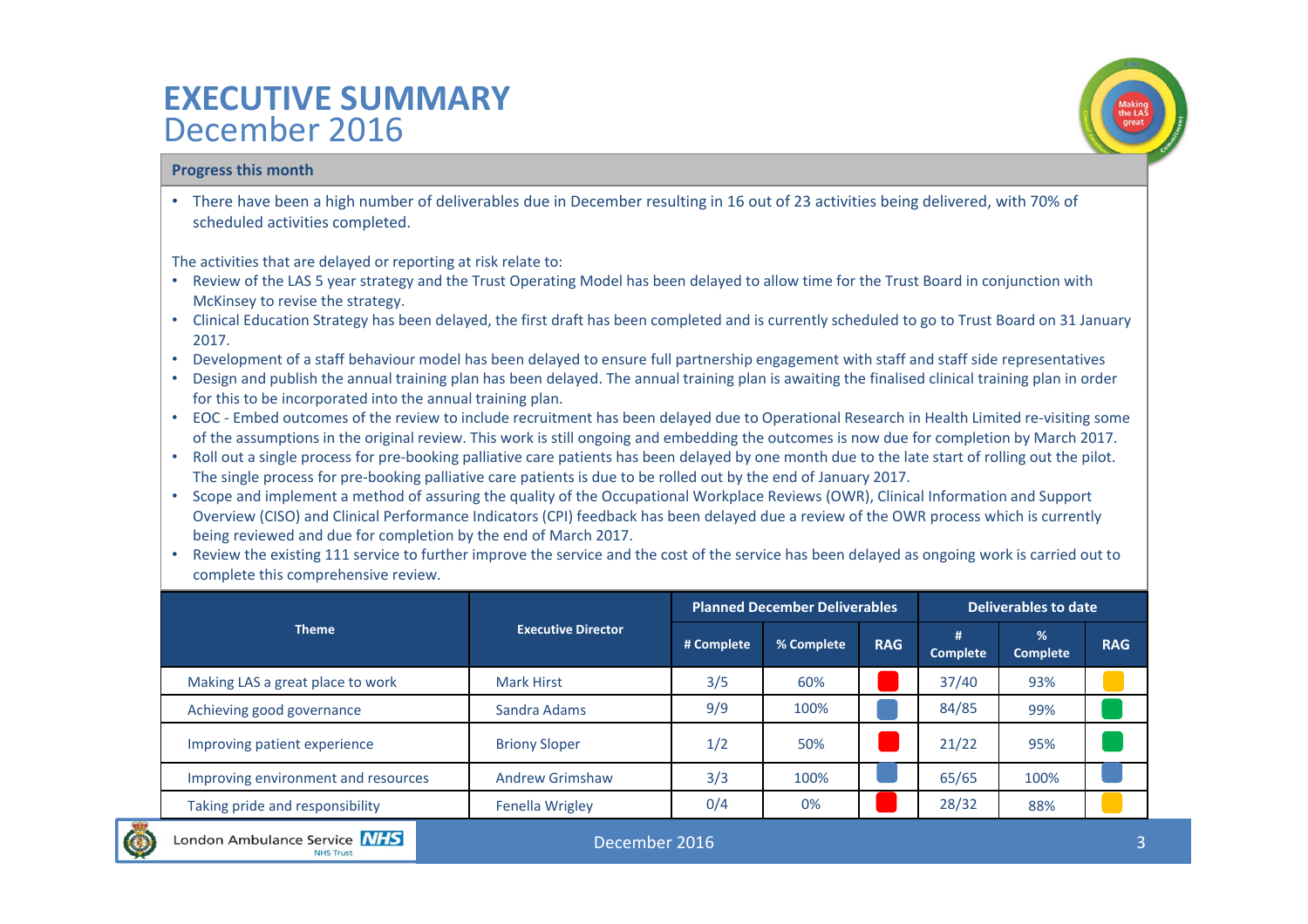### **PROGRAMME SUMMARY**Forecast View



### **Programme:**

- Preparation and planning for the comprehensive inspection of the London Ambulance Service in February 2017.
- January managers' briefing focussing on "Lightning Talks" covering EOC, Drug Packs and being <sup>a</sup> learning organisation.
- Throughout January the "Making the LAS Great" campaign will focus on managing confidential and personal information in <sup>a</sup> secure way. The campaign will include top tips on managing information safely and looking at how this applies to frontline, control room and support staff.

|                                              |                                     |          | <b>Jan 2017</b><br><b>Feb 2017</b> |         |              |          |                 |         |         |
|----------------------------------------------|-------------------------------------|----------|------------------------------------|---------|--------------|----------|-----------------|---------|---------|
| <b>Theme</b>                                 | <b>Executive</b><br><b>Director</b> | Complete | <b>On Track</b>                    | Delayed | I<br>At Risk | Complete | <b>On Track</b> | Delayed | At Risk |
| Making LAS a<br>great place to<br>work       | <b>Mark Hirst</b>                   |          |                                    |         |              |          | $\mathbf{1}$    |         |         |
| Achieving good<br>governance                 | Sandra<br><b>Adams</b>              |          | $\mathbf{1}$                       |         |              |          | $\mathbf{1}$    |         |         |
| Improving<br>patient<br>experience           | <b>Briony</b><br>Sloper             |          |                                    |         |              |          |                 |         |         |
| Improving<br>environment<br>and resources    | Andrew<br>Grimshaw                  |          | $\overline{2}$                     |         |              |          |                 |         |         |
| <b>Taking pride</b><br>and<br>responsibility | Fenella<br>Wrigley                  |          |                                    |         |              |          |                 |         |         |
|                                              | <b>Total</b>                        |          | 3                                  |         |              |          | $\overline{2}$  |         |         |

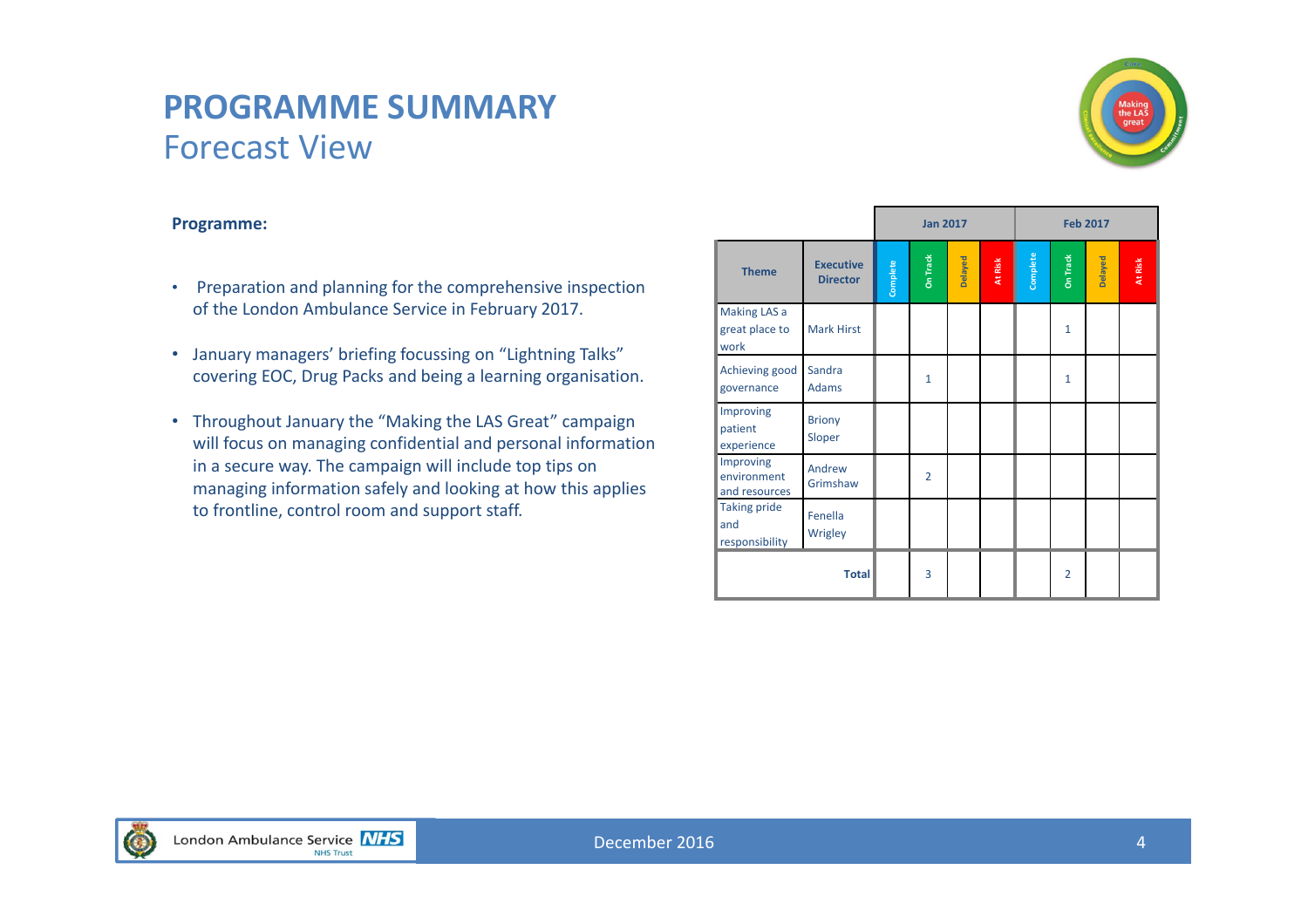

### **WORKSTREAM PROGRESS REPORTS**

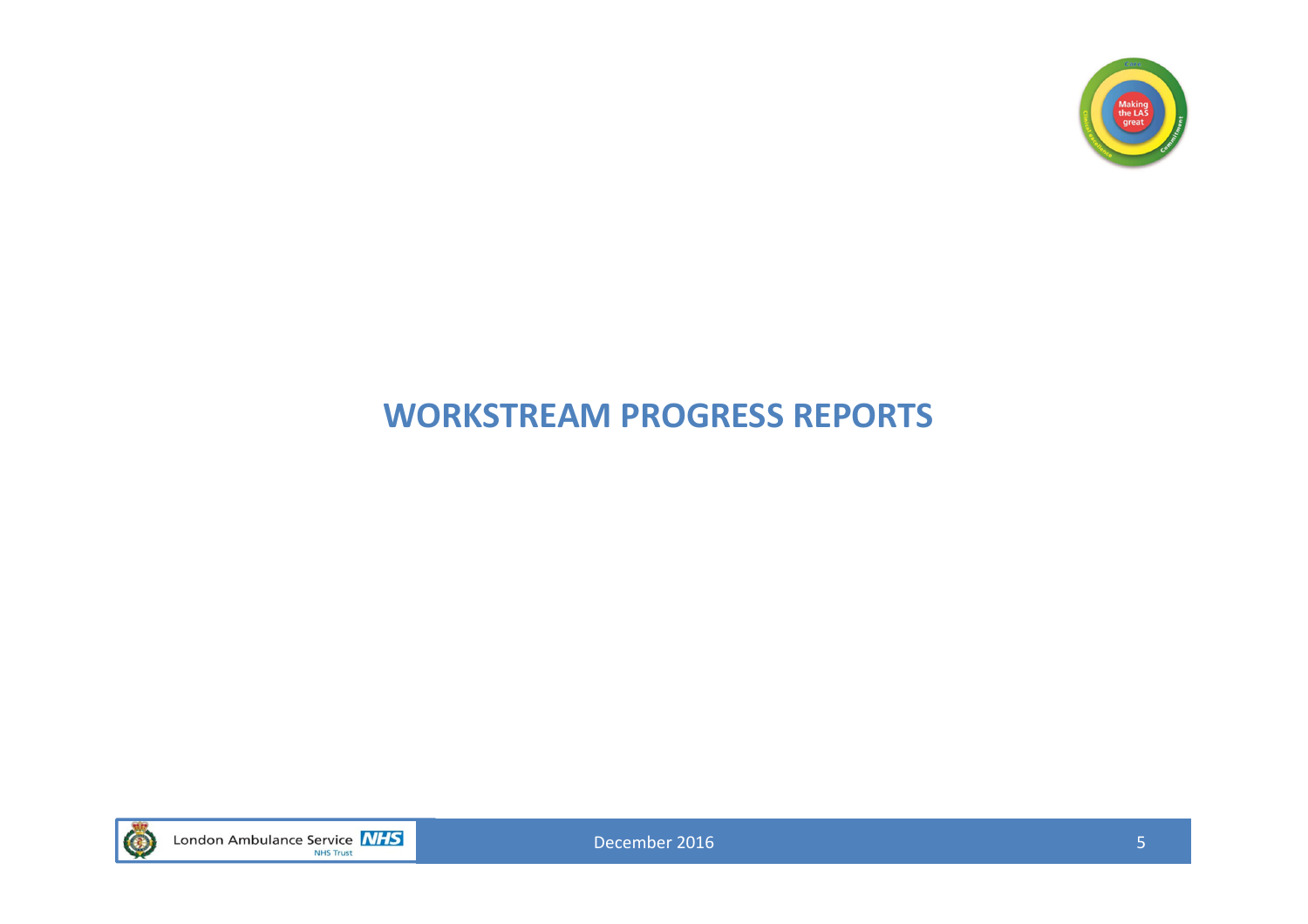### **1| MAKING THE LAS A GREAT PLACE TO WORK** Executive Lead: Mark Hirst



### **BULLYING AND HARASSMENT**

**HIGHLIGHTSTHIS MONTH**• The Round table skills facilitators workshops were launched in December with 20 attendees, this was aimed at staff who had attended the Practical skills in mediation workshops – this gave attendees an opportunity to share process and procedures and gain peer support for this new service. • With the addition of two further workshops conducted on Bullying and Harassment Awareness, we have now increased the total number trained to 716. • Bullying and Harassment Specialist, Cathe Gaskell was interviewed in December about the progressive work that has been done at LAS which will be featured on the NHS Employers website as an example of good practice. **EQUALITY AND INCLUSION** • Chairman Heather Lawrence and Interim Equality and Inclusion Lead Melissa Berry held the first of <sup>a</sup> series of open discussions on 7 December; 17 people attended this meeting which invited staff from BME backgrounds to talk about working for the Service and discuss their experiences. **ADVERT TO ACTION – Frontline resourcing** • In order to further develop visibility on current and future frontline resourcing numbers <sup>a</sup> workforce profile model, using ESR and TRAC data, is currently in development. This model will be able to accommodate recruitment pipeline (planned starters), staff in training, staff fully operational, secondments and planned leavers and is due for completion in February 2017. **VISION & STRATEGY – Staff behaviour model**• The staff behaviour model which sets out mutually agreed standards of conduct for the staff and organisation has been delayed while the workforce and OD team ensure this model is developed in full partnership with employees and staff side representatives. **SUPPORTING STAFF – Annual Training plan** • The design and publishing of the annual training plan; incorporating both patient and non patient facing staff development activities has been delayed but is due to be completed when the Education Group finalizes the clinical training plan which will be incorporated into the overall plan by March 2017.

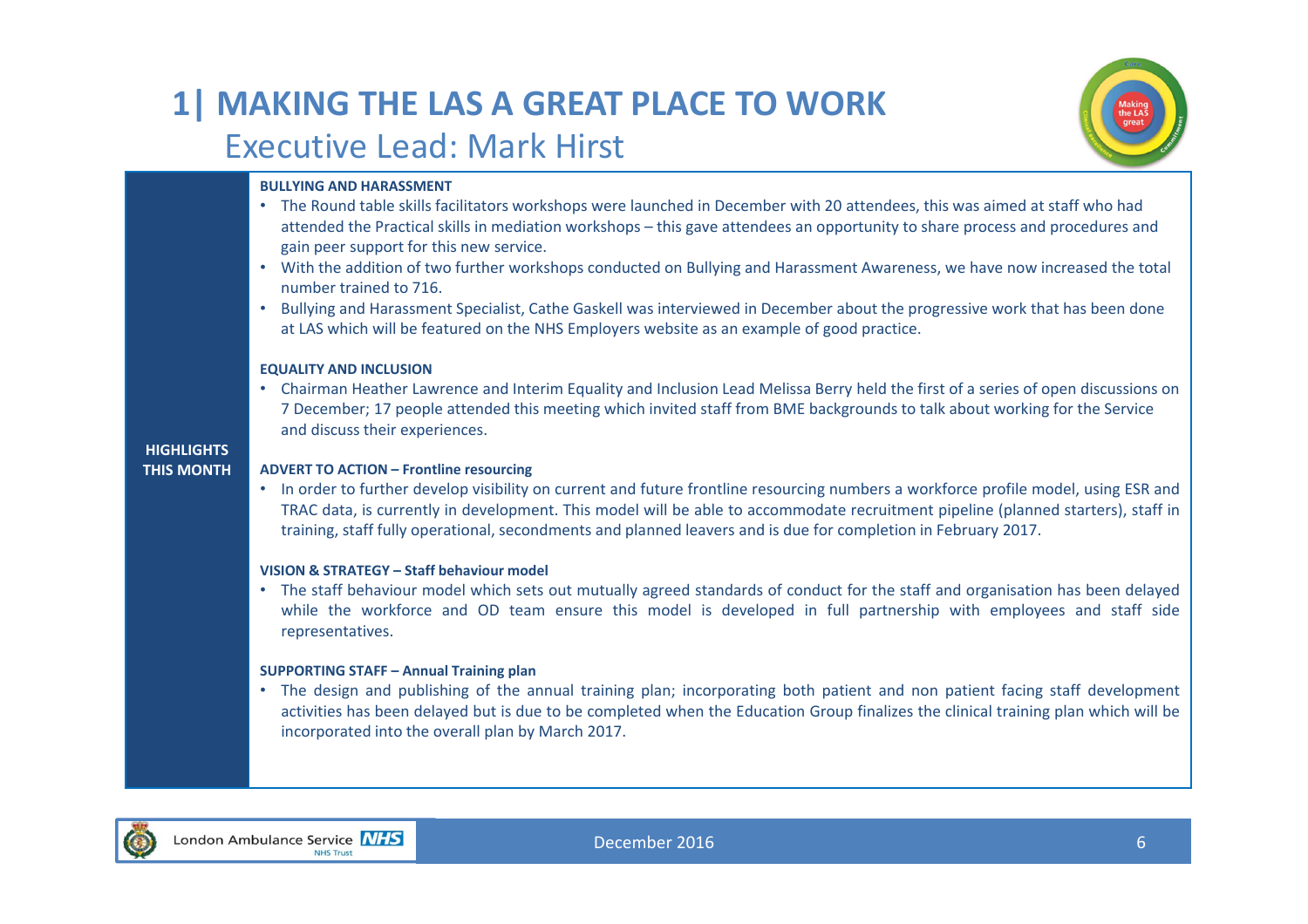### **1| MAKING THE LAS A GREAT PLACE TO WORK** Progress – December 2016



|                                                           |                        | <b>Decemb</b>   |             |  |  |
|-----------------------------------------------------------|------------------------|-----------------|-------------|--|--|
| <b>Deliverable</b>                                        | Lead                   | <b>Complete</b> | <b>Dela</b> |  |  |
| <b>Advert to Action</b><br>(Recruitment)                  | <b>Tracey Watts</b>    |                 |             |  |  |
| <b>Bullying and Harassment</b>                            | <b>Cathe Gaskell</b>   | 2               |             |  |  |
| <b>Training</b>                                           | <b>Jane Thomas</b>     |                 |             |  |  |
| <b>Equality and Inclusion</b>                             | <b>Melissa Berry</b>   |                 |             |  |  |
| <b>Vision and Strategy</b>                                | <b>Karen Broughton</b> |                 | 1           |  |  |
| <b>Supporting Staff</b>                                   | <b>Gill Heuchan</b>    | 1               | 1           |  |  |
| Retention                                                 | Lindsay Koppenhol      |                 |             |  |  |
| <b>Workforce and</b><br><b>Organisational Development</b> | Karen Broughton        |                 |             |  |  |

| December 2016   |                |                |  |  |  |  |  |  |  |  |
|-----------------|----------------|----------------|--|--|--|--|--|--|--|--|
| <b>Complete</b> | <b>Delayed</b> | <b>At Risk</b> |  |  |  |  |  |  |  |  |
|                 |                |                |  |  |  |  |  |  |  |  |
| $\overline{2}$  |                |                |  |  |  |  |  |  |  |  |
|                 |                |                |  |  |  |  |  |  |  |  |
|                 |                |                |  |  |  |  |  |  |  |  |
|                 | 1              |                |  |  |  |  |  |  |  |  |
| 1               | 1              |                |  |  |  |  |  |  |  |  |
|                 |                |                |  |  |  |  |  |  |  |  |
|                 |                |                |  |  |  |  |  |  |  |  |

|                                                                 |                      |                 | December 2016  |                |  |  |  |
|-----------------------------------------------------------------|----------------------|-----------------|----------------|----------------|--|--|--|
| <b>Deliverable</b>                                              | Lead                 | <b>Complete</b> | <b>Delayed</b> | <b>At Risk</b> |  |  |  |
| <b>Advert to Action</b><br>(Recruitment)                        | <b>Tracey Watts</b>  |                 |                |                |  |  |  |
| <b>Bullying and Harassment</b>                                  | <b>Cathe Gaskell</b> | 2               |                |                |  |  |  |
| <b>Training</b>                                                 | Jane Thomas          |                 |                |                |  |  |  |
| <b>Equality and Inclusion</b>                                   | <b>Melissa Berry</b> |                 |                |                |  |  |  |
| <b>Vision and Strategy</b>                                      | Karen Broughton      |                 | 1              |                |  |  |  |
| <b>Supporting Staff</b>                                         | <b>Gill Heuchan</b>  |                 | $\mathbf{1}$   |                |  |  |  |
| <b>Retention</b>                                                | Lindsay Koppenhol    |                 |                |                |  |  |  |
| $\mathbf{A}$ and $\mathbf{A}$ and $\mathbf{A}$ and $\mathbf{A}$ |                      |                 |                |                |  |  |  |

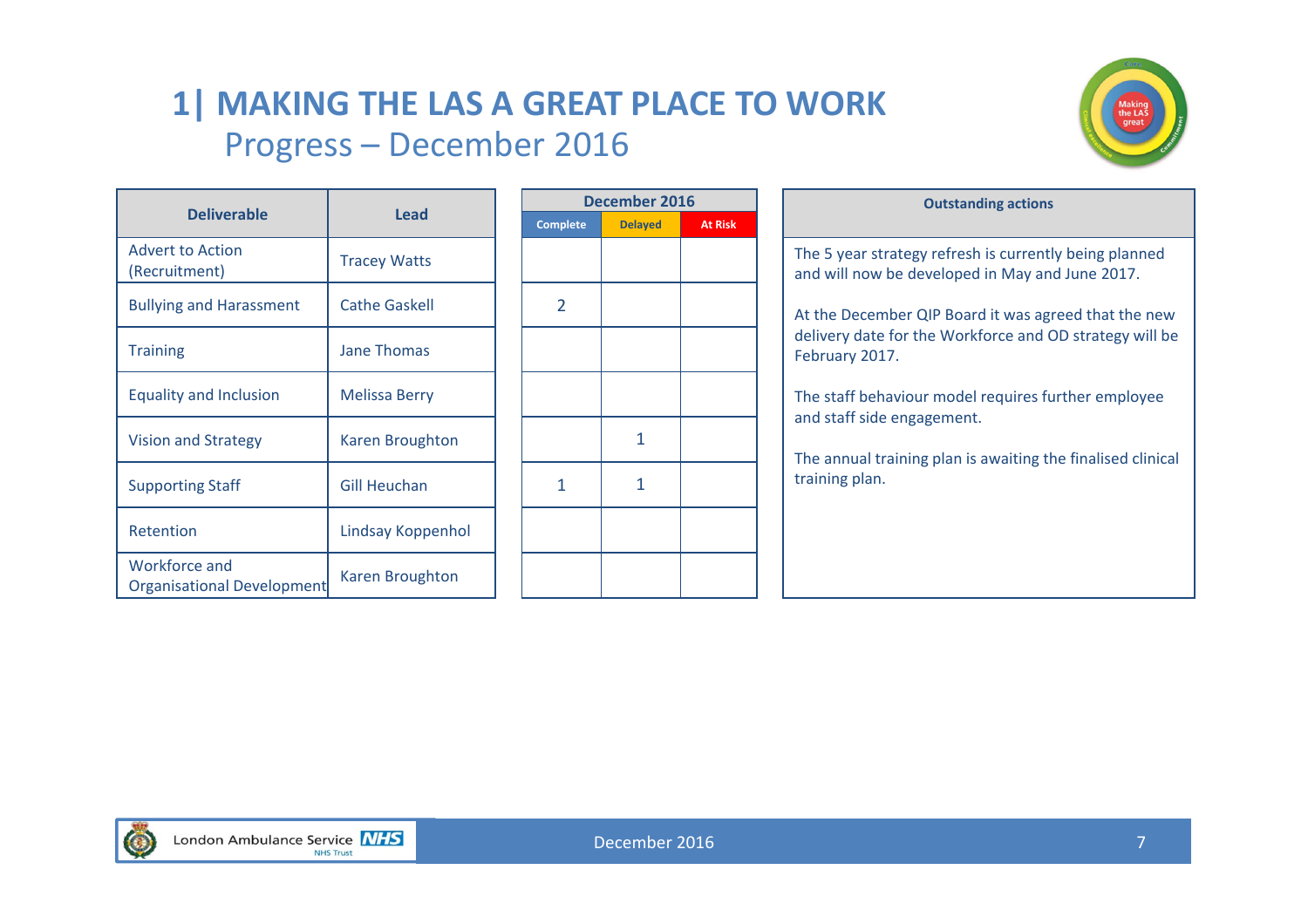### **1| MAKING THE LAS A GREAT PLACE TO WORK** Forecast View



| <b>Focus for next month</b>                                                                                                                                                                                  | <b>Key risks and challenges</b> |
|--------------------------------------------------------------------------------------------------------------------------------------------------------------------------------------------------------------|---------------------------------|
| There are no deliverables in January and one deliverable in February<br>for Theme 1, teams will be focussed on completing delayed<br>deliverables and detailed actions as part of the countdown action plan. |                                 |

| <b>Deliverable</b>                                                |                      | <b>Jan 2017</b><br><b>Lead</b> |                 |                |                |  | <b>Feb 2017</b> |                 |                |                |  |  |
|-------------------------------------------------------------------|----------------------|--------------------------------|-----------------|----------------|----------------|--|-----------------|-----------------|----------------|----------------|--|--|
|                                                                   |                      | <b>Complete</b>                | <b>On Track</b> | <b>Delayed</b> | <b>At Risk</b> |  | <b>Complete</b> | <b>On Track</b> | <b>Delayed</b> | <b>At Risk</b> |  |  |
| <b>Advert to Action (Recruitment)</b>                             | Julie Cook           |                                |                 |                |                |  |                 |                 |                |                |  |  |
| <b>Bullying and Harassment</b>                                    | <b>Cathe Gaskell</b> |                                |                 |                |                |  |                 |                 |                |                |  |  |
| <b>Training</b>                                                   | Jane Thomas          |                                |                 |                |                |  |                 |                 |                |                |  |  |
| <b>Equality and Inclusion</b>                                     | <b>Melissa Berry</b> |                                |                 |                |                |  |                 |                 |                |                |  |  |
| <b>Vision and Strategy</b>                                        | Karen Broughton      |                                |                 |                |                |  |                 | $\mathbf{1}$    |                |                |  |  |
| <b>Supporting Staff</b>                                           | <b>Gill Heuchan</b>  |                                |                 |                |                |  |                 |                 |                |                |  |  |
| Retention                                                         | Lindsay Koppenhol    |                                |                 |                |                |  |                 |                 |                |                |  |  |
| <b>Workforce and Organisational</b><br>Development                | Karen Broughton      |                                |                 |                |                |  |                 |                 |                |                |  |  |
| London Ambulance Service NHS<br>December 2016<br><b>NHS Trust</b> |                      |                                |                 |                |                |  |                 |                 | 8              |                |  |  |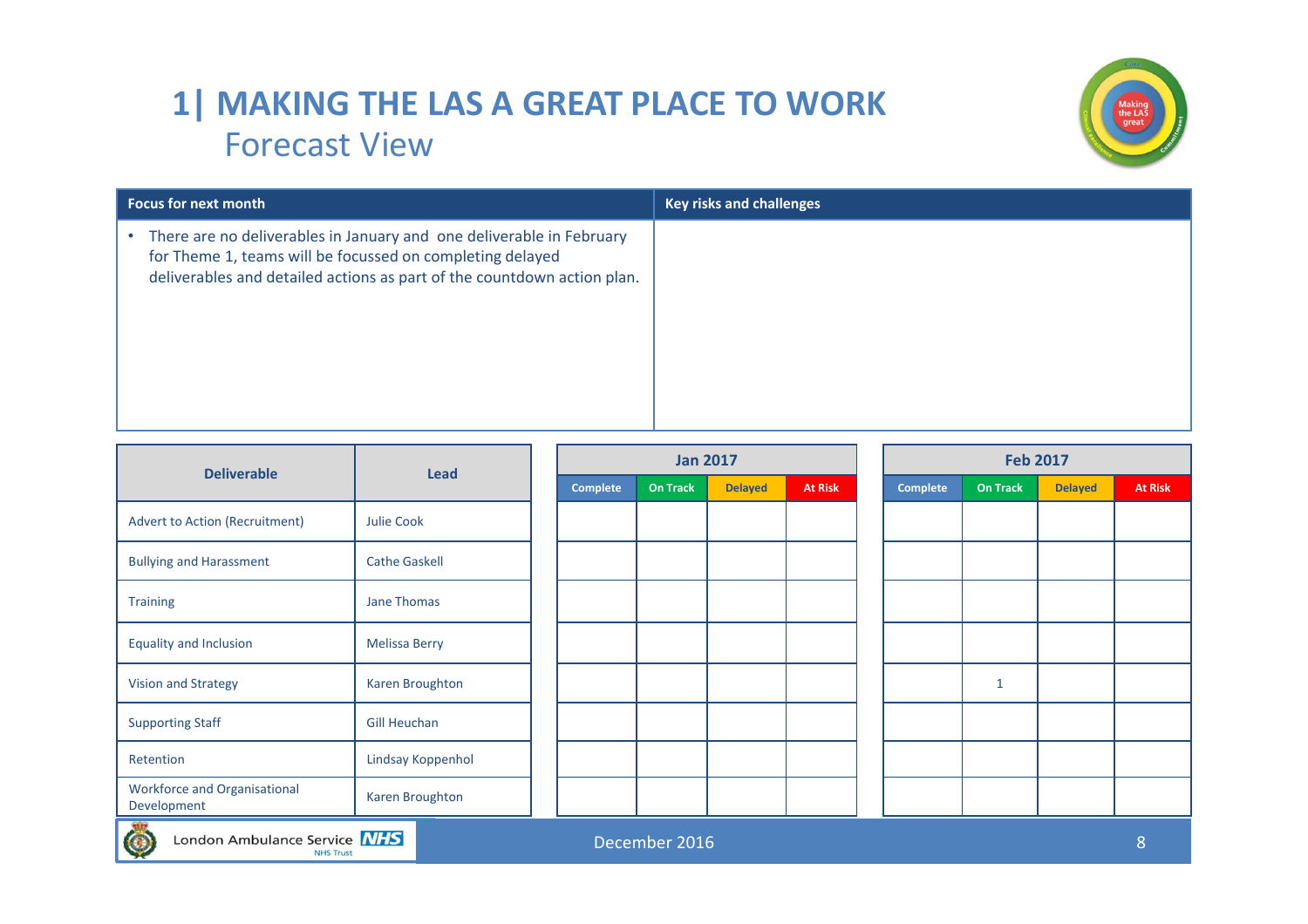## **2| ACHIEVING GOOD GOVERNANCE** Executive Lead: Sandra Adams



#### **IMPROVING INCIDENT REPORTING**

• The evaluation of Datix has now been completed and <sup>a</sup> report will be submitted to ELT in January 2017. As at the end of December over 5000 incidents have been reported since May 2016, an increase of approximately 50% on the previous year.

#### **CAPACITY AND CAPABILITY OF HEALTH, SAFETY AND RISK FUNCTION**

• The December Health & Safety newsletter focussed on Display Screen Assessments (DSA), the newsletter included frequently asked questions on DSA within this issue.

#### **OPERATIONAL PLANNING – EOC**

#### **HIGHLIGHTSTHIS MONTH**

• A small test of change with <sup>a</sup> group of EMD call handlers from one watch has been introduced; this involves call handlers asking three new pre‐triage questions. This process will allow the Emergency Operations Centres to identify those patients who will have <sup>a</sup> triage outcome as 'Red 1' earlier and supports <sup>a</sup> number of actions being taken to make sure that the Trust is responding to the most critical patients quickly, protecting their chance of survival.

#### **BUSINESS INTELLIGENCE SYSTEMS**

- Performance Management Strategy has been revised and submitted to ELT. Clinical indicators have now been introduced into the Integrated Trust Board Report providing national benchmarking against other ambulance trusts.
- A new section on risk has been included into the Integrated Trust Board Report which provides the top three corporate risks along with <sup>a</sup> breakdown of directorate risk levels.

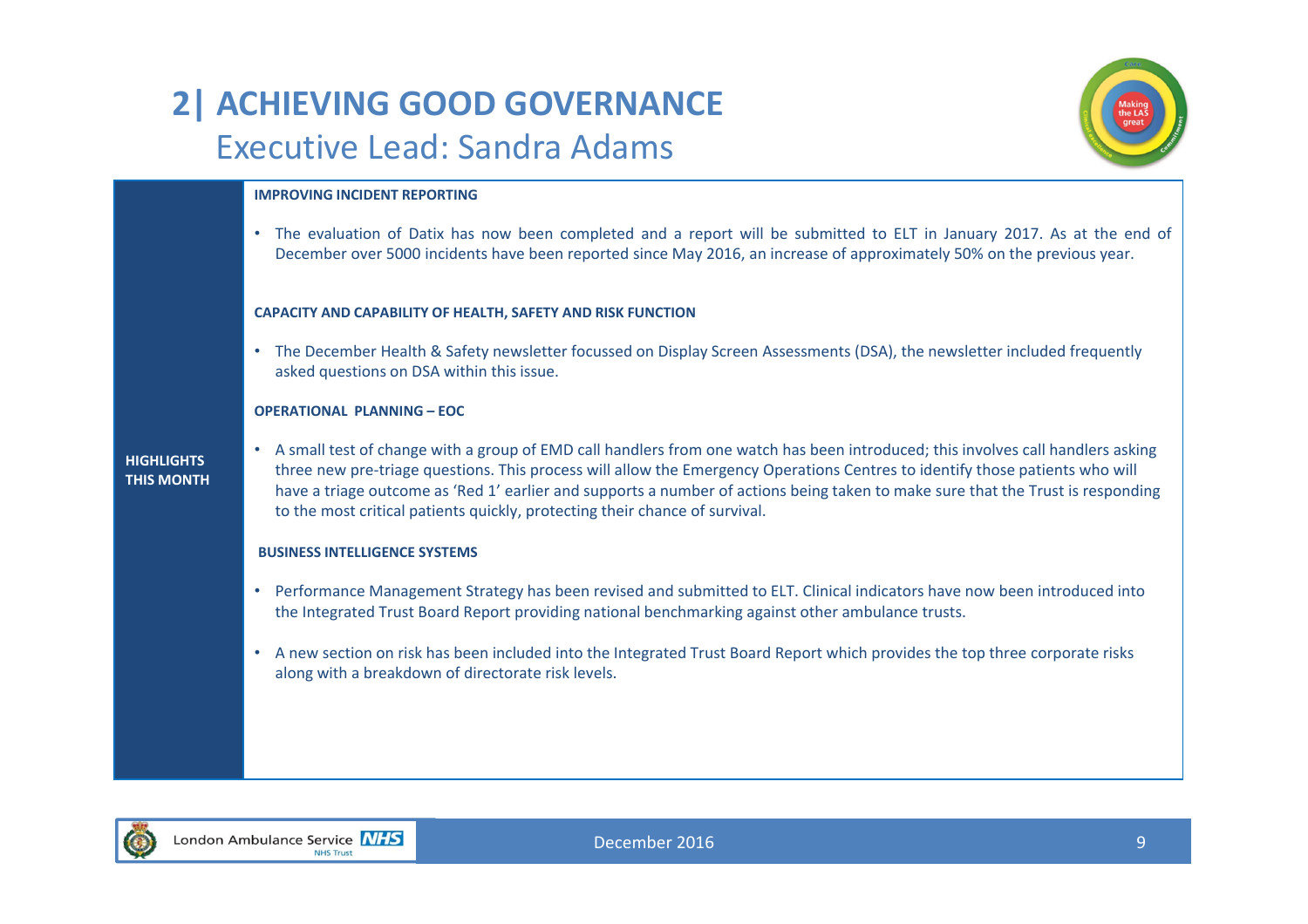# **2| ACHIEVING GOOD GOVERNANCE** Progress – December 2016



|                                                                   | <b>Lead</b>            |  | <b>Dec 2016</b> |                |                |  | <b>Outstand</b>                                                   |
|-------------------------------------------------------------------|------------------------|--|-----------------|----------------|----------------|--|-------------------------------------------------------------------|
| <b>Deliverable</b>                                                |                        |  | <b>Complete</b> | <b>Delayed</b> | <b>At Risk</b> |  |                                                                   |
| <b>Risk Management</b>                                            | Sandra Adams           |  | $\mathbf{1}$    |                |                |  | <b>EOC</b> - Operational Planning<br>The work by ORH is still ong |
| Capability and capacity of<br>Health, Safety and Risk<br>function | Sandra Adams           |  |                 |                |                |  | embedding outcomes from<br>completed by March 2017.               |
| Improving incident<br>reporting                                   | <b>Sandra Adams</b>    |  | $\overline{2}$  |                |                |  |                                                                   |
| <b>Duty of Candour</b>                                            | Sandra Adams           |  | $\mathbf{1}$    |                |                |  |                                                                   |
| <b>Operational planning</b>                                       | <b>Pauline Cranmer</b> |  |                 |                | 1              |  |                                                                   |
| Listening to patients                                             | Fenella Wrigley        |  |                 |                |                |  |                                                                   |
| <b>Blue light collaboration</b>                                   | Karen Broughton        |  |                 |                |                |  |                                                                   |
| <b>CQC</b> reinspection                                           | <b>Fionna Moore</b>    |  | $\mathbf{1}$    |                |                |  |                                                                   |
| <b>Business intelligence</b><br>systems                           | <b>Jill Patterson</b>  |  | $\overline{2}$  |                |                |  |                                                                   |
| Internal audit                                                    | Sandra Adams           |  | $\mathbf{1}$    |                |                |  |                                                                   |
| Policy and guidance review                                        | <b>Sandra Adams</b>    |  | $\mathbf{1}$    |                |                |  |                                                                   |

| <b>Dec 2016</b> |                |                | <b>Outstanding actions</b>                                                                   |  |
|-----------------|----------------|----------------|----------------------------------------------------------------------------------------------|--|
| <b>Complete</b> | <b>Delayed</b> | <b>At Risk</b> |                                                                                              |  |
| $\mathbf{1}$    |                |                | <b>EOC</b> - Operational Planning<br>The work by ORH is still ongoing it is anticipated that |  |
|                 |                |                | embedding outcomes from the review will be<br>completed by March 2017.                       |  |
| $\overline{2}$  |                |                |                                                                                              |  |
| $\mathbf{1}$    |                |                |                                                                                              |  |
|                 |                | $\mathbf{1}$   |                                                                                              |  |
|                 |                |                |                                                                                              |  |
|                 |                |                |                                                                                              |  |
| $\mathbf{1}$    |                |                |                                                                                              |  |
| $\overline{2}$  |                |                |                                                                                              |  |
| $\mathbf{1}$    |                |                |                                                                                              |  |
| $\mathbf{1}$    |                |                |                                                                                              |  |

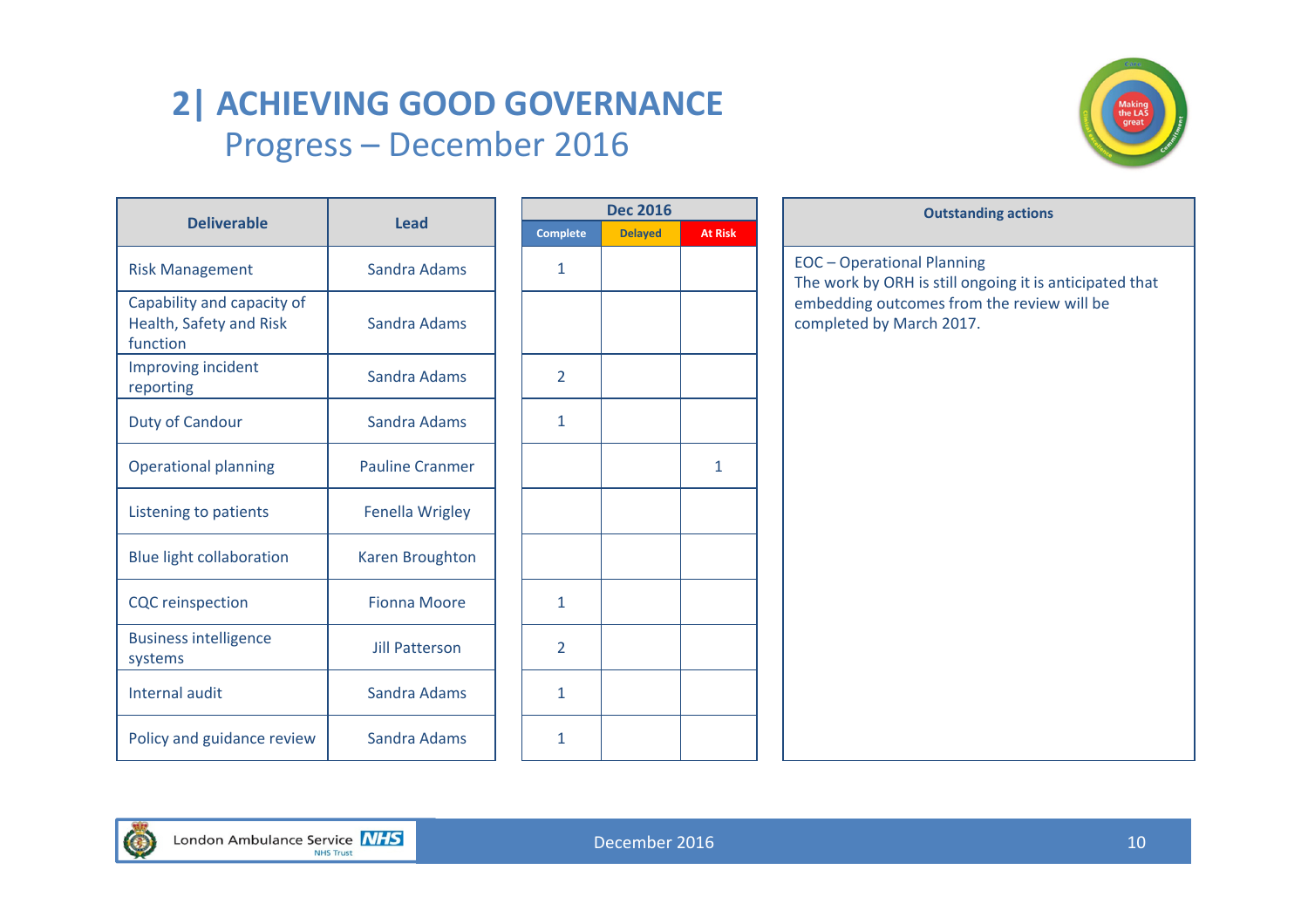## **2| ACHIEVING GOOD GOVERNANCE** Forecast View



| <b>Focus for next month</b>                                   | <b>Key risks and challenges</b>                                      |
|---------------------------------------------------------------|----------------------------------------------------------------------|
| Continue to progress with implementing quick wins within EOC. | Capacity issues within EOC and the delay of ORH revising assumptions |
| Preparation and planning for CQC re-inspection in February.   | in the EOC review has had an impact on deliverable time scales.      |

|                                                                   |                        |                 | <b>Jan 2017</b> |                |                |  | <b>Feb 2017</b> |                 |                |                |  |
|-------------------------------------------------------------------|------------------------|-----------------|-----------------|----------------|----------------|--|-----------------|-----------------|----------------|----------------|--|
| <b>Deliverable</b>                                                | <b>Lead</b>            | <b>Complete</b> | <b>On Track</b> | <b>Delayed</b> | <b>At Risk</b> |  | <b>Complete</b> | <b>On Track</b> | <b>Delayed</b> | <b>At Risk</b> |  |
| <b>Risk Management</b>                                            | Sandra Adams           |                 |                 |                |                |  |                 |                 |                |                |  |
| Capability and capacity of Health,<br>Safety and Risk function    | Sandra Adams           |                 | 1               |                |                |  |                 | $\mathbf{1}$    |                |                |  |
| Improving incident reporting                                      | Sandra Adams           |                 |                 |                |                |  |                 |                 |                |                |  |
| Duty of Candour                                                   | Sandra Adams           |                 |                 |                |                |  |                 |                 |                |                |  |
| <b>Operational planning</b>                                       | Paul Woodrow           |                 |                 |                |                |  |                 |                 |                |                |  |
| Listening to patients                                             | Fenella Wrigley        |                 |                 |                |                |  |                 |                 |                |                |  |
| <b>Blue light collaboration</b>                                   | Karen Broughton        |                 |                 |                |                |  |                 |                 |                |                |  |
| <b>CQC</b> reinspection                                           | <b>Andrew Grimshaw</b> |                 |                 |                |                |  |                 |                 |                |                |  |
| <b>Business intelligence systems</b>                              | Jill Patterson         |                 |                 |                |                |  |                 |                 |                |                |  |
| Internal audit                                                    | Sandra Adams           |                 |                 |                |                |  |                 |                 |                |                |  |
| Policy and guidance review                                        | Sandra Adams           |                 |                 |                |                |  |                 |                 |                |                |  |
| London Ambulance Service NHS<br>December 2016<br><b>NHS Trust</b> |                        |                 |                 |                |                |  |                 |                 |                | 11             |  |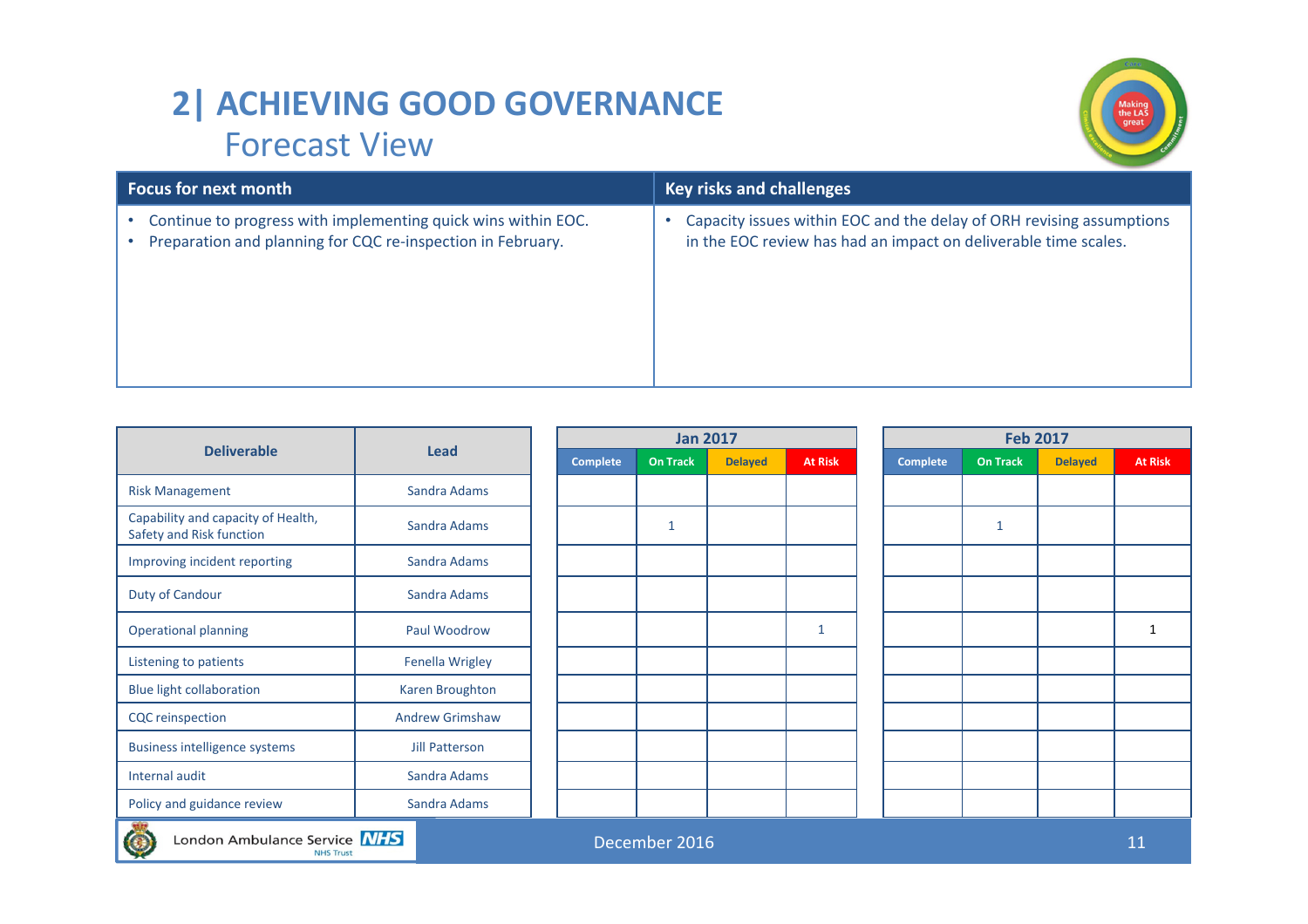# **3| IMPROVING PATIENT EXPERIENCE** Executive Lead: Briony Sloper



#### **PATIENT TRANSPORT SERVICE**

- The pre‐booking of end of life care journeys commenced with St Joseph's as planned in mid‐December and to date has been operating without any issues. St Joseph's will be providing the Patient Transport Service with feedback on their experiences to date by Wednesday 11th January.
- The Service will be engaging with other hospices in mid January to commence the rollout of the system. Dependant on each hospice's circumstances, we anticipate operating the <sup>e</sup>‐booking system with all hospices by the end of January 2017**.**

#### **MEETING PEOPLE'S NEEDS – BARIATRIC**

• The Bariatric Working Group met in December and discussed finalising <sup>a</sup> process to be able to accurately capture calls by bariatric patients. Recommendations from the Bariatric Working Group, which focussed on type of equipment, vehicles required and staffing options, have been approved by the Operations Board and will now be developed into <sup>a</sup> business case and implementation for consideration by the Trust's Executive Leadership Team.

#### **LEARNING FROM EXPERIENCES**

• Insight magazine, the Trust's new Learning from Experience casebook, was published on 1 December 2016. Insight will be published quarterly and will contain case studies along with key learning points. The first issue included case studies on an obstetric emergency, <sup>a</sup> spinal injury serious incident, <sup>a</sup> cardiac arrest serious incident, an IM&T virus alert serious incident, an airway obstruction serious incident and <sup>a</sup> severe shock incident.



**HIGHLIGHTSTHIS MONTH**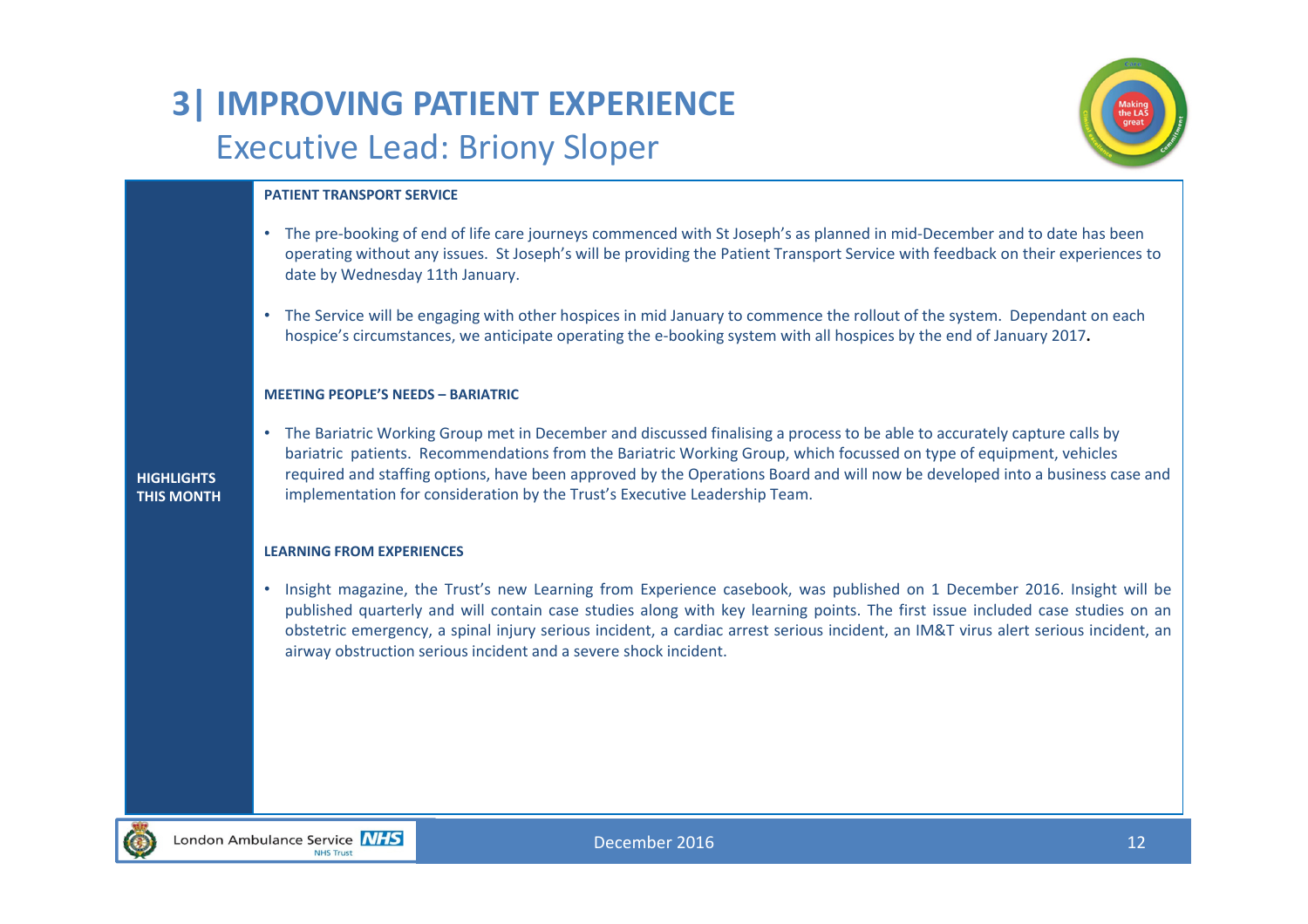### **3| IMPROVING PATIENT EXPERIENCE** Progress – December 2016



|                                  |                                      | <b>Dec 2016</b> |          |                |                | <b>Outstanding actions</b>                                                                                                       |  |  |  |  |  |
|----------------------------------|--------------------------------------|-----------------|----------|----------------|----------------|----------------------------------------------------------------------------------------------------------------------------------|--|--|--|--|--|
| <b>Deliverable</b>               | <b>Lead</b>                          |                 | Complete | <b>Delayed</b> | <b>At Risk</b> |                                                                                                                                  |  |  |  |  |  |
| <b>Patient Transport Service</b> | Paul Woodrow                         |                 |          | 1              |                | The roll out of the single process for pre-booking<br>palliative care has been delayed and is due to be<br>delivered in January. |  |  |  |  |  |
| Meeting peoples needs            | <b>Briony Sloper/Paul</b><br>Woodrow |                 |          |                |                |                                                                                                                                  |  |  |  |  |  |
| <b>Response Times</b>            | Paul Woodrow                         |                 |          |                |                |                                                                                                                                  |  |  |  |  |  |
| Learning from experiences        | <b>Briony Sloper</b>                 |                 |          |                |                |                                                                                                                                  |  |  |  |  |  |

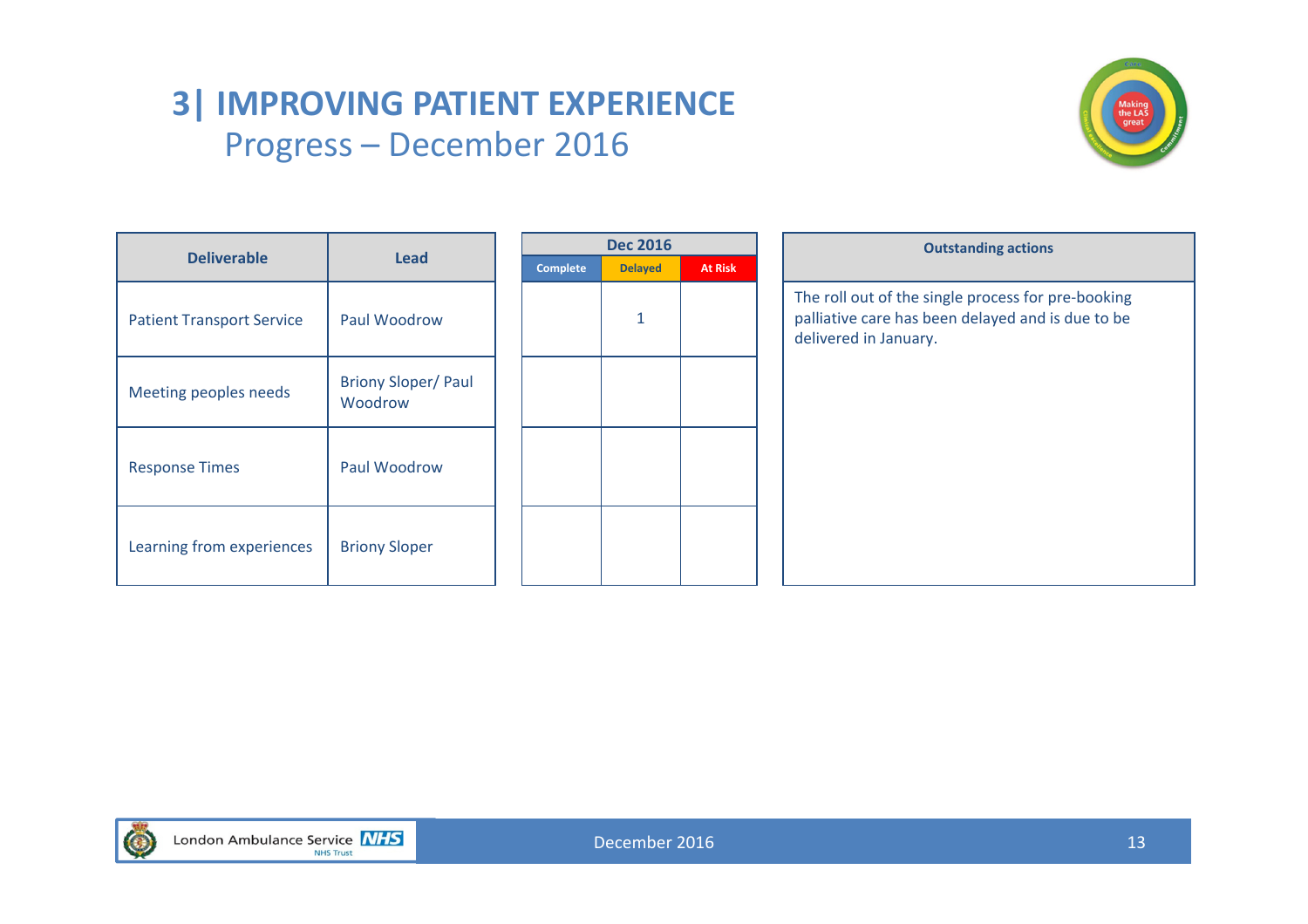## **3| IMPROVING PATIENT EXPERIENCE** Forecast View



| <b>Focus for next month</b>                                                                                                                                                                 | <b>Key risks and challenges</b> |
|---------------------------------------------------------------------------------------------------------------------------------------------------------------------------------------------|---------------------------------|
| There are no deliverables in January and February for Theme 3, teams<br>٠<br>will be focussed on completing the roll out of the single process for<br>pre-booking palliative care patients. |                                 |

|                                  |                                        |          | <b>Jan 2017</b> |                |                | <b>Feb 2017</b> |                 |                |                |  |  |
|----------------------------------|----------------------------------------|----------|-----------------|----------------|----------------|-----------------|-----------------|----------------|----------------|--|--|
| <b>Deliverable</b>               | <b>Lead</b>                            | Complete | <b>On Track</b> | <b>Delayed</b> | <b>At Risk</b> | <b>Complete</b> | <b>On Track</b> | <b>Delayed</b> | <b>At Risk</b> |  |  |
| <b>Patient Transport Service</b> | Paul Woodrow                           |          |                 |                |                |                 |                 |                |                |  |  |
| Meeting peoples needs            | <b>Briony Sloper / Paul</b><br>Woodrow |          |                 |                |                |                 |                 |                |                |  |  |
| <b>Response Times</b>            | Paul Woodrow                           |          |                 |                |                |                 |                 |                |                |  |  |
| Learning from experiences        | <b>Fenella Wrigley</b>                 |          |                 |                |                |                 |                 |                |                |  |  |

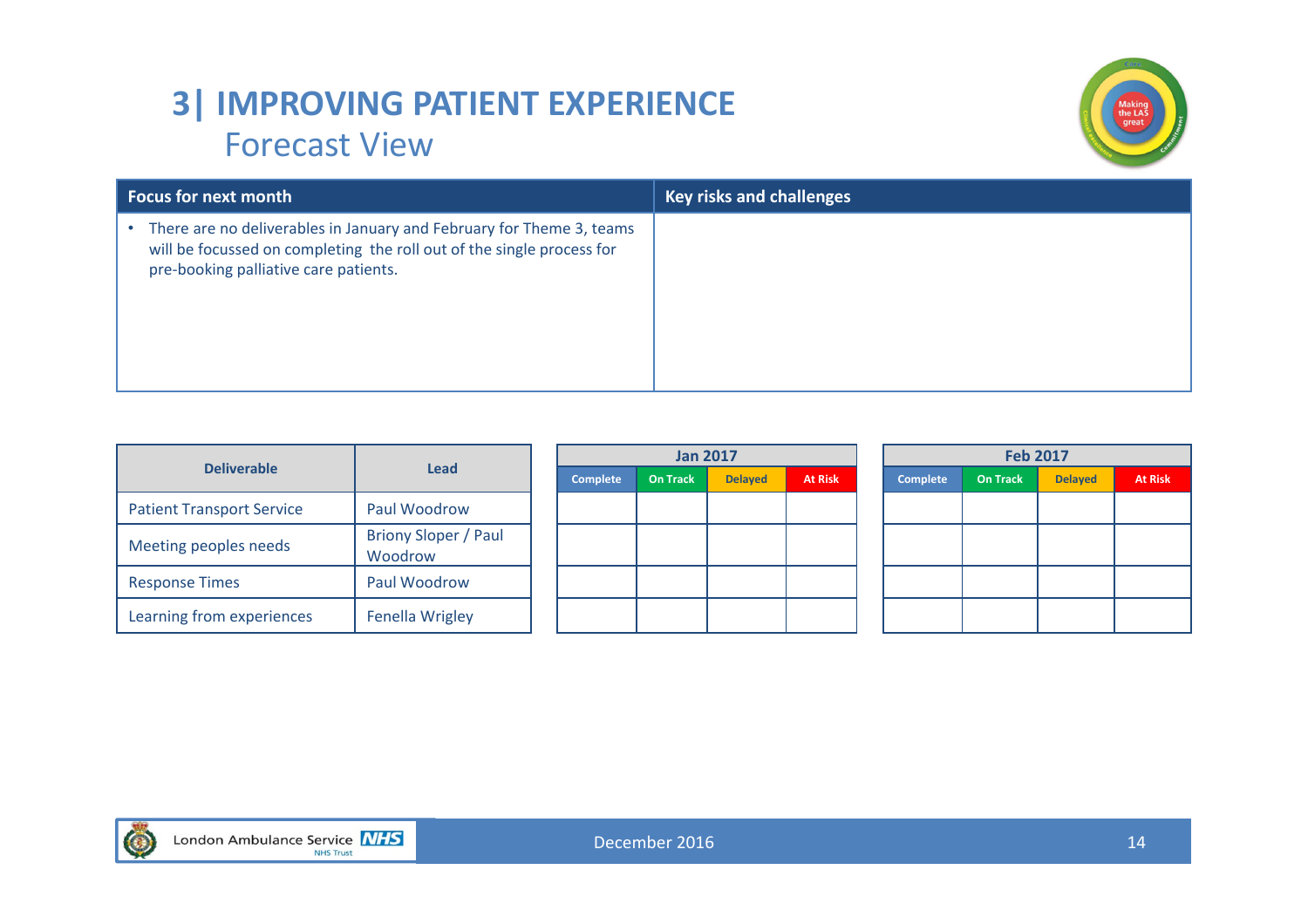### **4| IMPROVE ENVIRONMENT AND RESOURCES** Executive Lead: Andrew Grimshaw



#### **Vehicle Preparation / Make Ready**

- All Stage 1 roll out milestones have been achieved with North West (Brent and Hillingdon) and West (Fulham and Isleworth) Gold roll outs now complete.
- Silver roll outs to the South West sector (Wimbledon and St. Helier) have also now been completed.
- Stakeholder meetings have continued with broader internal communications activities underway, in particular with the ADO group and with local management teams at hub site locations.

#### **Zero Tolerance Maintenance Work**

• Zero tolerance maintenance work is part of BAU practice and has been in place since September 2015. Approximately 1,350 zero tolerance jobs have been completed by workshop teams since September 2015 with approximately 300 jobs completed from October to December 2016.

#### **Estates Cleaning Compliance**

**HIGHLIGHTS THIS MONTH**

• There have been 275 cleaning audits conducted between the October and November period with the contractor, local LAS teams and Estates teams completing multiple audits across the estate. The average cleaning score has been 95% against <sup>a</sup> pass mark of 90%.

#### **Frontline Equipment**

• Reviews and improvements to frontline equipment have been conducted throughout the year with upgrades introduced to Airwave radios in August 2016, MDT software enhancements in September 2016, Olympic map books in October 2016 and Life Pak 1000 upgrades in November 2016.

#### **Blankets**

• Further meetings have been arranged with laundry providers to finalise an agreeable solution to the issues with blankets provision. There has been <sup>a</sup> steady improvement in the provision of four blankets at the start of shift in the past two months.

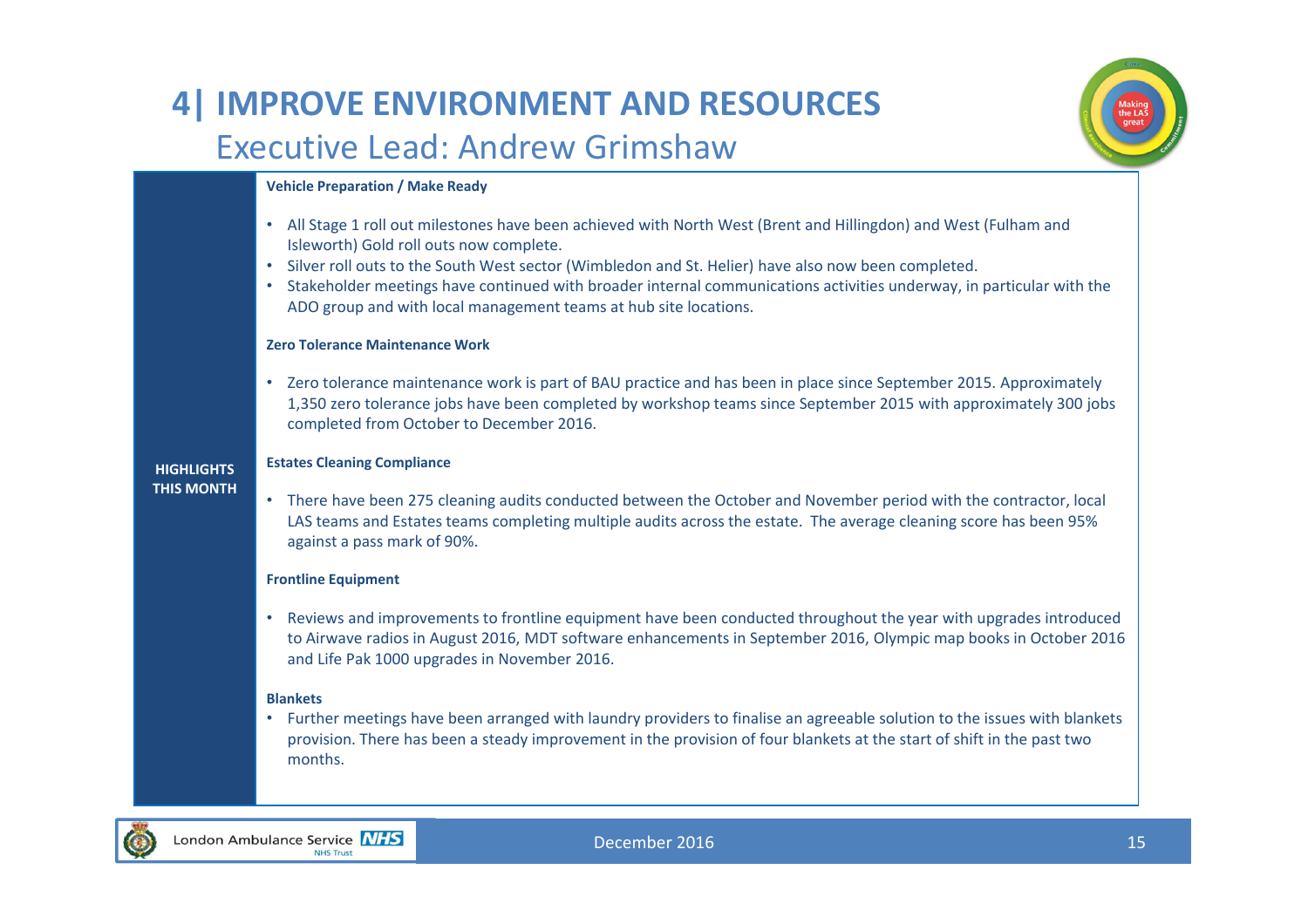### **4| IMPROVE ENVIRONMENT AND RESOURCES** Progress – December 2016



|                                                 |                                          |                 | <b>Dec 2016</b> |                | <b>Outstanding actions</b> |
|-------------------------------------------------|------------------------------------------|-----------------|-----------------|----------------|----------------------------|
| <b>Deliverable</b>                              | <b>Lead</b>                              | <b>Complete</b> | <b>Delayed</b>  | <b>At Risk</b> |                            |
| Fleet / Vehicle Preparation                     | <b>Andrew Grimshaw</b>                   | 1               |                 |                |                            |
| <b>Information Management and</b><br>Technology | <b>Andrew Watson</b>                     |                 |                 |                |                            |
| Infection prevention and<br>control             | Fenella Wrigley                          |                 |                 |                |                            |
| <b>Facilities and Estates</b>                   | <b>Andrew Grimshaw</b>                   | 1               |                 |                |                            |
| <b>Resilience functions</b>                     | Paul Woodrow                             |                 |                 |                |                            |
| <b>Operations Management</b>                    | Paul Woodrow                             |                 |                 |                |                            |
| Improving operational<br>productivity           | Paul Woodrow                             |                 |                 |                |                            |
| Cost improvement programme                      | <b>Andrew Grimshaw</b>                   |                 |                 |                |                            |
| Frontline equipment and<br>uniforms             | Paul Woodrow /<br><b>Andrew Grimshaw</b> | 1               |                 |                |                            |

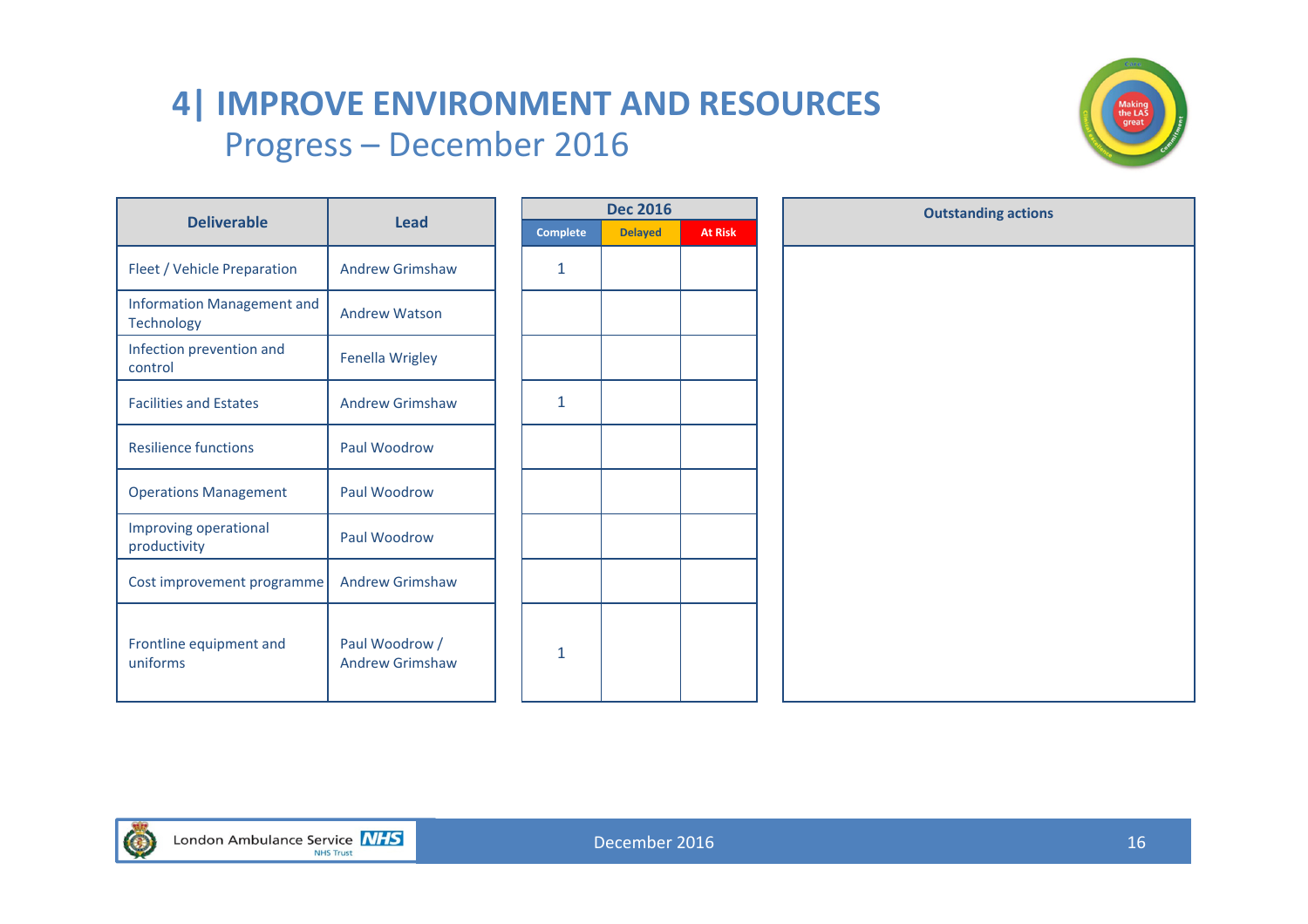# **4| IMPROVE ENVIRONMENT AND RESOURCES** Forecast View



|                                                                         |                                          |                 | <b>Jan 2017</b> |                |                |  | <b>Feb 2017</b> |                 |                |                |  |
|-------------------------------------------------------------------------|------------------------------------------|-----------------|-----------------|----------------|----------------|--|-----------------|-----------------|----------------|----------------|--|
| <b>Deliverable</b>                                                      | <b>Lead</b>                              | <b>Complete</b> | <b>On Track</b> | <b>Delayed</b> | <b>At Risk</b> |  | Complete        | <b>On Track</b> | <b>Delayed</b> | <b>At Risk</b> |  |
| Fleet / Vehicle Preparation                                             | <b>Andrew Grimshaw</b>                   |                 |                 |                |                |  |                 |                 |                |                |  |
| <b>Information Management and</b><br><b>Technology</b>                  | <b>Andrew Watson</b>                     |                 |                 |                |                |  |                 |                 |                |                |  |
| Infection prevention and control                                        | <b>Fenella Wrigley</b>                   |                 |                 |                |                |  |                 |                 |                |                |  |
| <b>Facilities and Estates</b>                                           | <b>Andrew Grimshaw</b>                   |                 | 1               |                |                |  |                 |                 |                |                |  |
| <b>Resilience functions</b>                                             | Paul Woodrow                             |                 |                 |                |                |  |                 |                 |                |                |  |
| <b>Operations Management</b>                                            | Paul Woodrow                             |                 |                 |                |                |  |                 |                 |                |                |  |
| Improving operational productivity                                      | Paul Woodrow                             |                 |                 |                |                |  |                 |                 |                |                |  |
| Cost improvement programme                                              | <b>Andrew Grimshaw</b>                   |                 |                 |                |                |  |                 |                 |                |                |  |
| Frontline equipment and uniforms                                        | Paul Woodrow /<br><b>Andrew Grimshaw</b> |                 |                 |                |                |  |                 |                 |                |                |  |
| London Ambulance Service NHS<br>December 2016<br>17<br><b>NHS Trust</b> |                                          |                 |                 |                |                |  |                 |                 |                |                |  |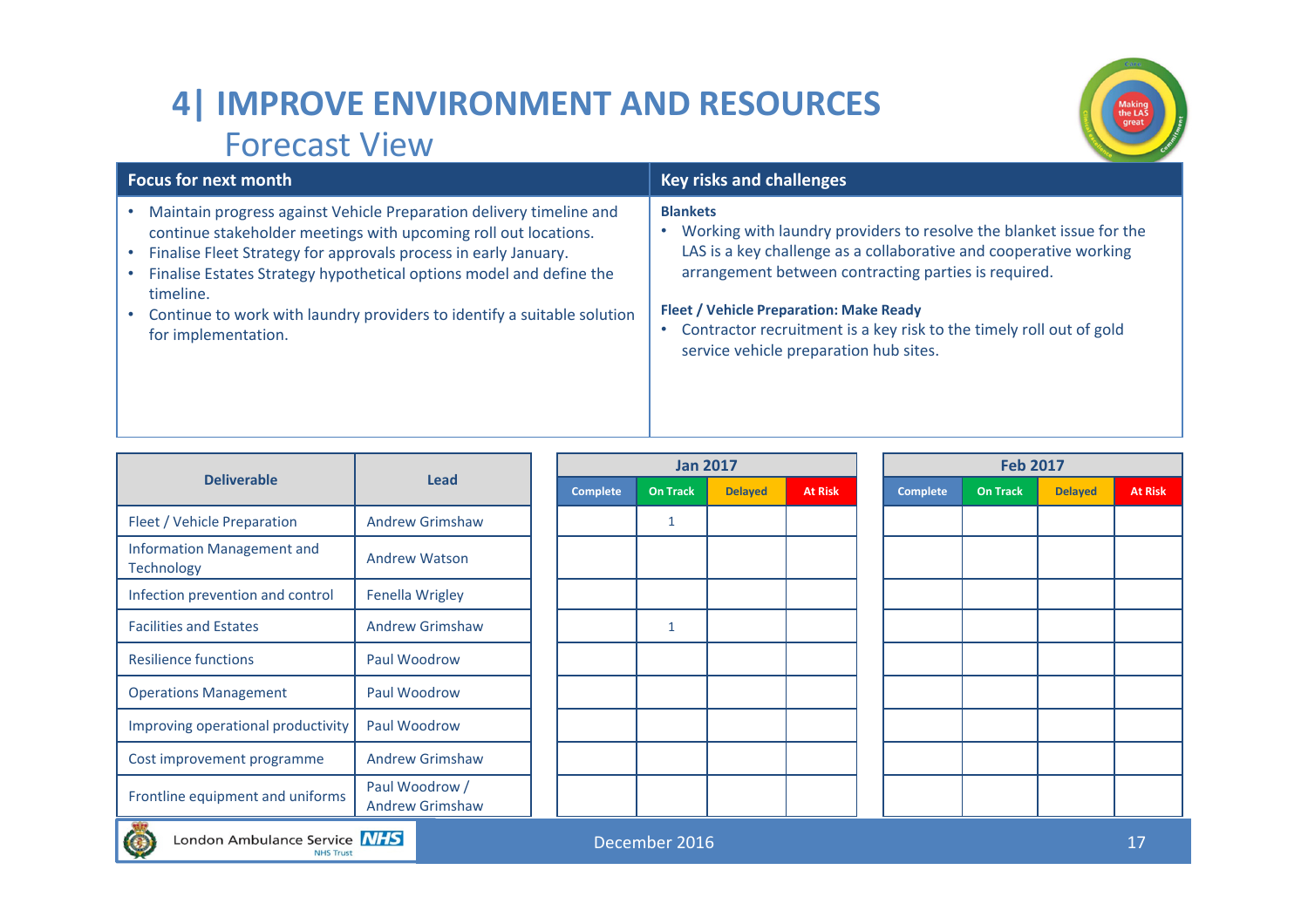# **5| TAKING PRIDE AND RESPONSIBILITY** Executive Lead: Fenella Wrigley



#### **Clinical Supervision**

• The scoping and implementing of <sup>a</sup> method of assuring the quality of Occupational Workplace Reviews (OWR), Clinical Information and Support Overview (CISO) and Clinical Performance Indicators (CPI) feedback was due for completion in December. This has been delayed as the OWR process is undergoing <sup>a</sup> thorough review to ensure the OWR adds value to clinical supervision. It is envisaged that once the review of this process has been completed that quality assurance aspect of this work will be completed.

#### **Medicine Management**

• In December the reporting aspect of the Med Man portal has been further improved to provide more detailed breakdown of drug usage, dosage and drug form compliance.

#### **HIGHLIGHTSTHIS MONTH**

- Four hundred general packs and 400 paramedic packs have been distributed throughout all sites matching stock levels to the volume of shift starts at each station.
	- As part of the robust Medicines Management Action plan developed in response to the warning notice issues by the CQC, <sup>a</sup> Medicines Management Strategy has been developed. The strategy outlines the Trust strategic Medicine Management focus and improvements for the next 18 months.
- Perfect Ward In December, Ilford pilot site was set up to test the app for signing drug packs in and out and extensive hardware testing was also carried out.

#### **Developing the 111 Service**

• A comprehensive review of the 111 service to further improve the work and cost of the service was due for completion in December. Further work is being carried out to ensure that in depth cost modelling of this service has been completed to allows the Trust to gain competitive advantage when bidding for 111 procurement opportunities across London.

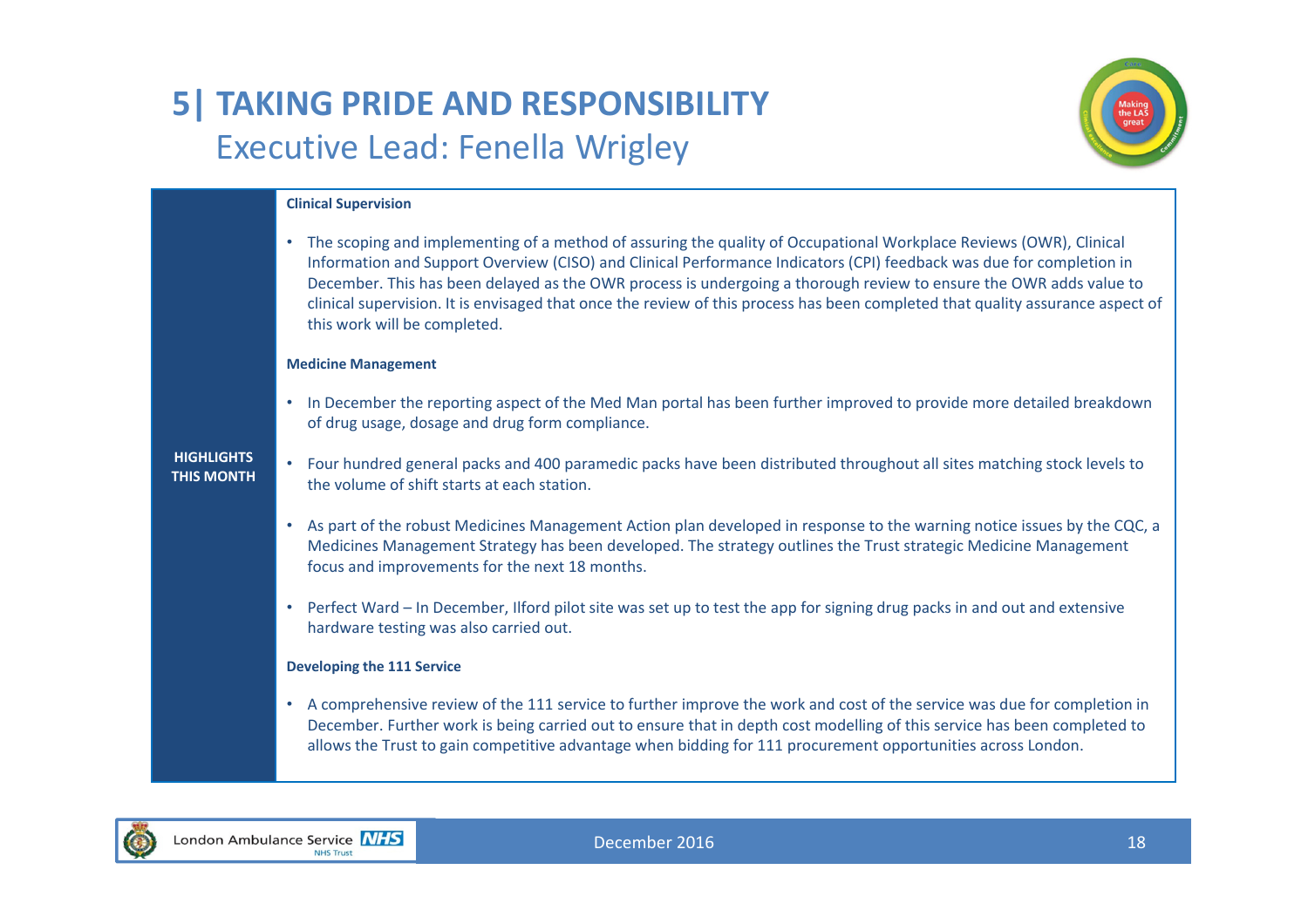## **5| TAKING PRIDE AND RESPONSIBILITY** Progress – December 2016



|                                                   |                                          | <b>Decemb</b>   |             |  |  |
|---------------------------------------------------|------------------------------------------|-----------------|-------------|--|--|
| <b>Deliverable</b>                                | <b>Lead</b>                              | <b>Complete</b> | <b>Dela</b> |  |  |
| <b>Clinical supervision</b>                       | <b>Fenella Wrigley</b>                   |                 | 1           |  |  |
| <b>Consent MCA</b>                                | <b>Fenella Wrigley</b>                   |                 |             |  |  |
| <b>Medicine Management</b>                        | Fenella Wrigley                          |                 |             |  |  |
| Safeguarding                                      | <b>Fenella Wrigley</b>                   |                 |             |  |  |
| <b>Quality and clinical strategy</b>              | Fenella Wrigley                          |                 |             |  |  |
| Operating model and clinical<br>training strategy | Paul Woodrow /<br>Karen Broughton        |                 | 2           |  |  |
| Developing the 111 Service                        | Paul Woodrow /<br><b>Karen Broughton</b> |                 | 1           |  |  |

|                 | December 2016  |                |
|-----------------|----------------|----------------|
| <b>Complete</b> | <b>Delayed</b> | <b>At Risk</b> |
|                 | $\mathbf{1}$   |                |
|                 |                |                |
|                 |                |                |
|                 |                |                |
|                 |                |                |
|                 | $\overline{2}$ |                |
|                 | 1              |                |

| 6<br><b>At Risk</b> | <b>Outstanding actions</b>                                                                                                                                                           |
|---------------------|--------------------------------------------------------------------------------------------------------------------------------------------------------------------------------------|
|                     | OWR process requires a through review before a method<br>of quality assurance can be implemented for Clinical<br>Supervision. The review is likely to be completed in March<br>2017. |
|                     | The operating model is still being developed and the<br>clinical training strategy will be submitted to the next<br>Trust Board.                                                     |
|                     | Comprehensive review of the 111 service is still ongoing<br>and is due for completion by April 2017.                                                                                 |
|                     |                                                                                                                                                                                      |
|                     |                                                                                                                                                                                      |